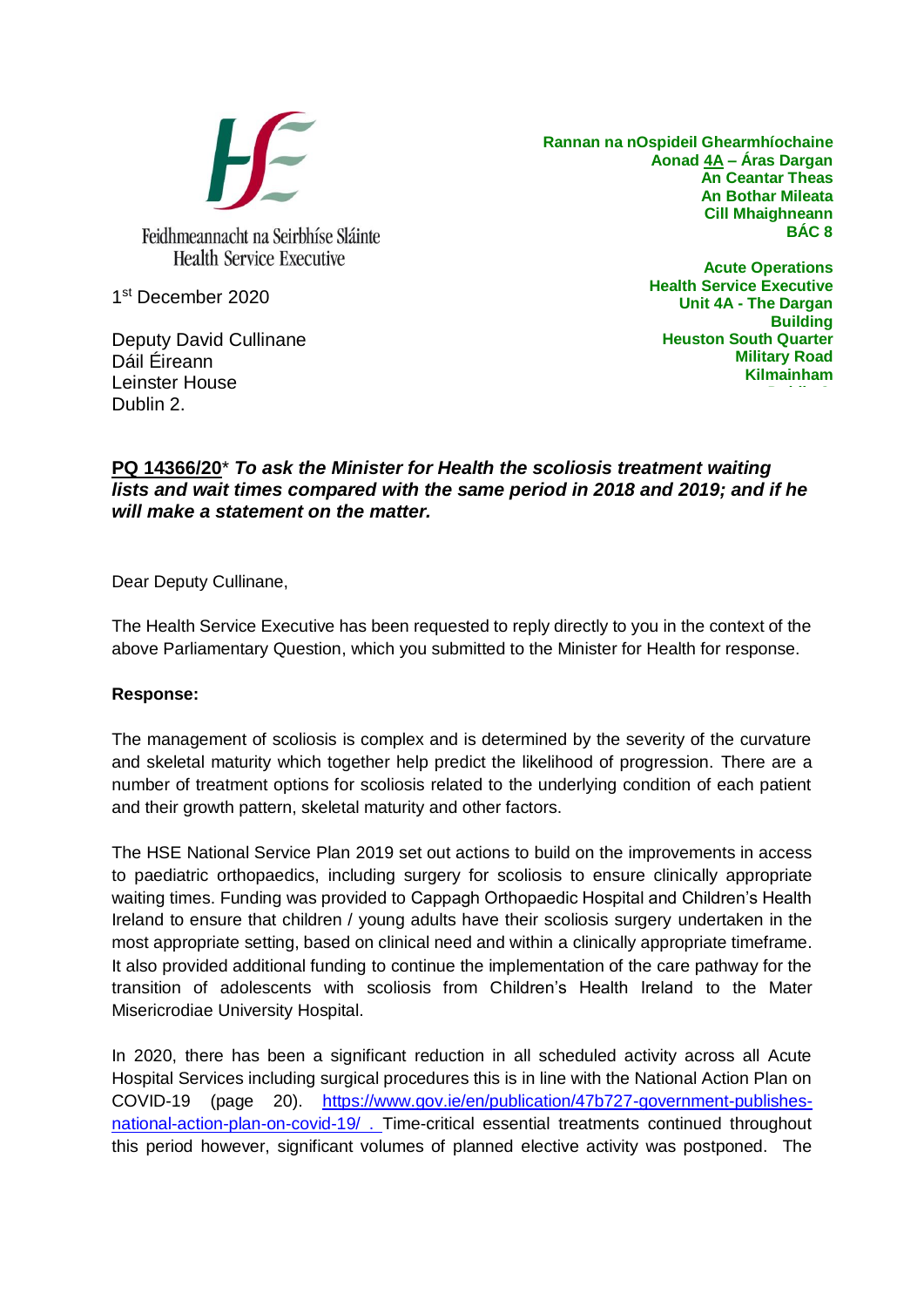reduction in activity was to ensure patient safety, and that all appropriate resources, both infrastructural and human, are made available for COVID-19 related activity.

Arising from the NPHET decision in early May regarding resumption of services, guidance was developed in the context of scheduled care for the resumption of services. Services have resumed in line with this guidance, which outlines the measures that need to be undertaken to ensure safety for both patients and staff. While there has been a significant recovery in terms of service delivery, these measures continue to have an impact on the volume of activity delivered.

The information below outlines the details for adults and children on waiting lists for 2018, 2019 and 2020, this includes patients who are waiting on spinal fusions or other spinal related surgeries including, posterior spinal fusions, anterior spinal fusions, posterior and anterior fusions, application of halo brace and application of body cast. This information includes all forms of scoliosis degenerative, congenital etc.

| <b>Hospital Group</b>                                          | 2018 | 2019 | 2020 |
|----------------------------------------------------------------|------|------|------|
| <b>Childrens Health Ireland</b><br>(including Cappagh pathway) | 162  | 195  | 202  |
| <b>SAOLTA Hospital Group*</b>                                  |      | 6    |      |
| <b>Dublin Midlands Hosptial Group</b>                          | 33   | 38   | 26   |
| <b>Ireland East Hospital Group**</b>                           | 117  | 66   | 43   |
| <b>National Total</b>                                          | 319  | 305  | 271  |

**Table a.** Total numbers of patients waiting as of October 2018, 2019 and 2020

\*During 2019 and 2020 paediatric patients awaiting scoliosis surgery were transferred from SAOLTA Hospital Group to CHI or the Mater Misericrodiae University Hospital as part of the development of the service.

\* \* There is a difficulty segregating the scoliosis patients from other patients with spinal conditions as Surgery would be blended in this regard. Breakdown represents waiting lists for Spinal Surgeons the Mater Misericrodiae University **Hospital** 

**Table b**. Current number of patients waiting by Hospital Group and time band as of October 2020

| <b>Hospital Group</b>          | $0 - 3$<br><b>Months</b> | $3-6$<br><b>Months</b> | $6-9$<br><b>Months</b> | $9 - 12$<br><b>Months</b> | $12 - 15$<br><b>Months</b> | $15 - 18$<br><b>Months</b> | $18+$<br><b>Months</b> |
|--------------------------------|--------------------------|------------------------|------------------------|---------------------------|----------------------------|----------------------------|------------------------|
| Childrens Health Ireland       | 77                       | 34                     | 25                     | 20                        | 16                         |                            | 23                     |
| SAOLTA Hospital Group*         |                          |                        |                        |                           |                            |                            |                        |
| Dublin Midlands Hospital Group |                          |                        |                        |                           |                            |                            | 9                      |
| Ireland East Hospital Group**  | 10                       |                        | 4                      |                           | 6                          |                            | 13                     |

\*During 2019 and 2020 paediatric patients awaiting scoliosis surgery were transferred from SAOLTA Hospital Group to CHI or the Mater Misericrodiae University Hospital as part of the development of the service.

\* \* There is a difficulty segregating the scoliosis patients from other patients with spinal conditions as Surgery would be blended in this regard. Breakdown represents waiting lists for Spinal Surgeons the Mater Misericrodiae University Hospital

I trust this answers your question to your satisfaction.